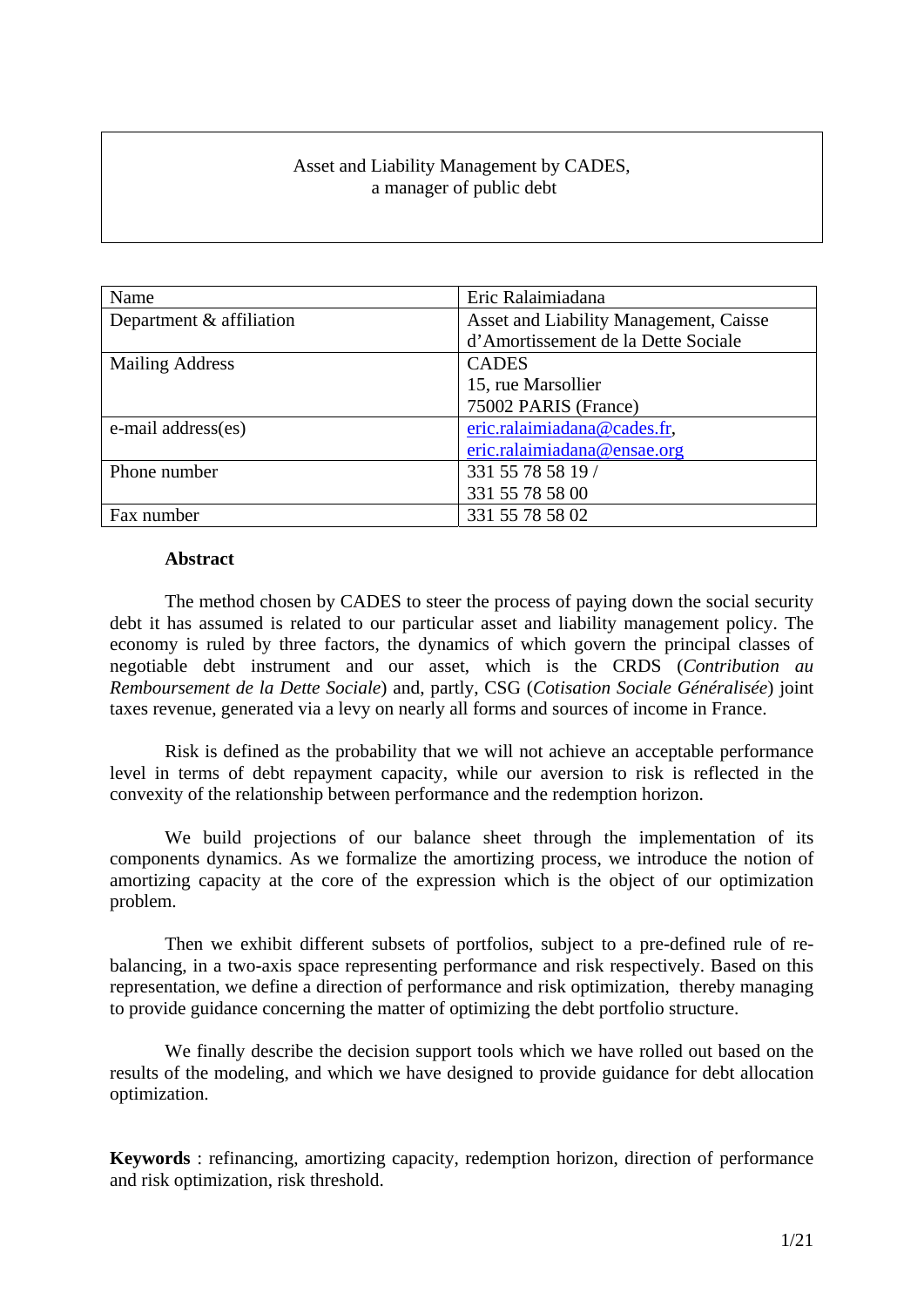# **Introduction**

1

The role of CADES (*Caisse d'Amortissement de la Dette Sociale*) is to reimburse the accumulated deficits of the French social security or health insurance system. To this end initially, a single and exclusive resource has been allocated to CADES by law—the CRDS (*Contribution au Remboursement de la Dette Sociale*), to which a portion of the CSG (*Cotisation Sociale Généralisée*) was added by 2008 year-end. To respond to the following question—How can this debt be optimally repaid ?—we use our asset and liability management model.<sup>1</sup>

The management of debt offers some striking analogies with the management of assets. For example, a company that insures a given fleet of risks receives premiums and constitutes a portfolio of invested assets. It builds this portfolio to maximize return so that it can meet its liabilities toward the policyholders, cover its own operating costs and generate a profit margin. Similarly, CADES receives tax proceeds which are used to cover debt service and redemption costs.

Besides, while the taxable base fluctuates with the value of its components, the taxable base and rate are defined by law, and have not changed but once since the tax was first levied. Accordingly, we manage what might be considered a defined contribution plan, with the notion of contribution corresponding to tax inflows. Conversely, our liabilities are made up of the outflows by which we amortize the debt.

While the modeling of our asset and liability management is largely inspired by the theoretical tools used in asset management, articles on the management of debt *stricto sensu* are rare, since this kind of analysis is primarily conducted by organizations that are responsible for "sensitive" debt, i.e., within a government's public finance administration, a public service agency or a very large corporation.

The research work that our modeling strongly resembles is that of Brennan and Xia (2002)[1]. The authors defined the optimal investment strategy within a universe that did not contain any instruments generating an inflation-indexed return, made up of a savings account, a risky asset, and nominal fixed coupon bonds. They demonstrated that, for an agent with a finite investment horizon T, in the presence of an unanticipated inflation component not hedged by a market instrument, the optimal portfolio is the sum of two portfolios : one providing the return most strongly correlated to that of an indexed bond with a maturity of T; the other being the minimum variance portfolio as intended by Markowitz (1959)[2], combining the risky asset and the savings account.

Their findings revealed a strong sensitivity to agent risk aversion: the higher it is, (i) the higher the allocation to a portfolio replicating the indexed security, and (ii) the more the maturity of the nominal bond diminishes.

<sup>&</sup>lt;sup>1</sup> We would like to thank Jean-François Boulier for having encouraged us to publish this article. We would also like to thank the anonymous arbitrator(s) of Banque et Marchés for their work and their extremely useful comments, as well as Patrice Ract Madoux and Christophe Frankel for their insightful remarks.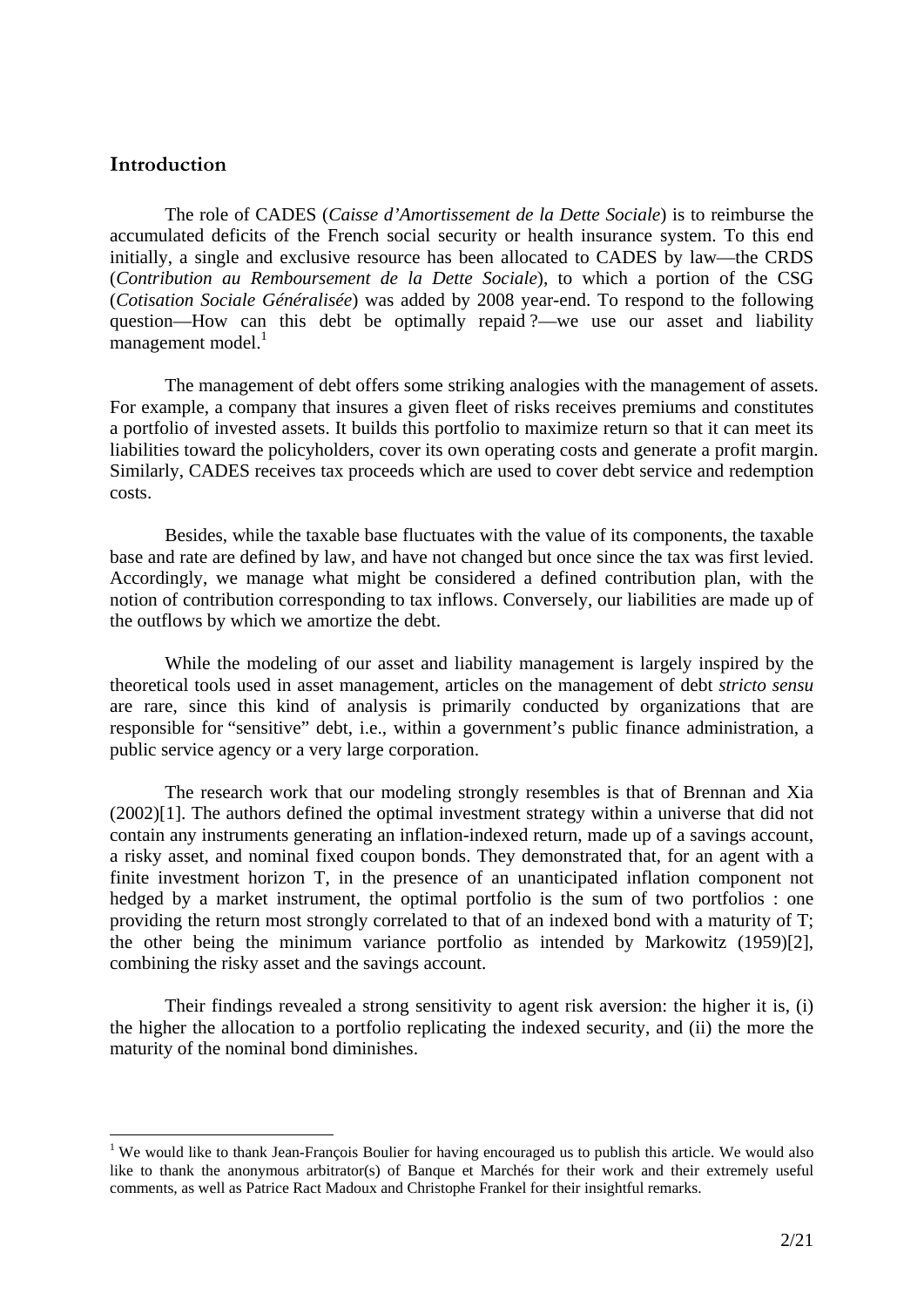In their study, they cite work done by Campbell and Viceira (1999)[3], whose thinking our own closely mirrors. The latter used a numerical method to solve the optimization of the strategy of an investor with no horizon limitation, operating in the same investment universe as Brennan and Xia, using a so-called myopic strategy, i.e., with constant proportions. By exhibiting an optimal solution in an analytic form, Brennan and Xia underscore the loss of value generated by the myopic strategy, as well as the sensitivity of the results to two characteristics of the model: the investment horizon and the mean return parameters of variate diffusion processes.

A former article in Banque et Marchés (2004)[4] assesses methods for managing pension funds. We detected several points of contact with our own approach on the level of modeling the processes followed by the variates under study. In particular, that of Cairns (1998)[5] introduces a stochastic retirement flow into the modeling of a defined benefits fund. A retirement entitlement or pension is a fixed percentage of an individual's wage, which the author models using a diffusion process that is not correlated with market noise. In addition, the analyses developed in articles by Svensson and Werner (1993)[6], as well as by Koo (1998)[7], resonate directly with our own reflection. Their authors examine the optimality of the portfolio and consumption in the case of an agent with a stochastic wage. They introduce a source of non-duplicable risk via a negotiable instrument, thereby placing the problem within a framework of market incompleteness.

The rest of the article is structured as follows. We briefly review the regulatory framework that governs the functioning of CADES. Then, we describe our representation of the balance sheet in simple components, resulting in an economy regulated by three variates, the nominal short-term rate, the rate of inflation, and the rate of volume growth in the joint tax. Having written the diffusion equations followed by their processes, we explain our optimization problem and its resolution. We then display the decision support tools we have rolled out based on the results of the modeling. The last part of our paper is devoted to a critical review of the model and the changes envisioned, ending with a few conclusion on debt management informed by asset and liability management.

# **2. Review**

Four texts mark the history of CADES:

- The seminal text is the French ordinance dated January 24, 1996, which defines the mission of CADES (i.e., extinguish the French social security debt) and sets its life span (i.e., until January 31, 2009). Debt outstanding totals 21 billion euros, plus annual payments to the French government of 1.9 billion euros, over a period of twelve years.
- The Social Security Financing Act (SSFA) of December 19, 1997 for year 1998 extends the remit of CADES for an additional five years, and transfers an additional 13.3 billion euros of debt.
- The Health Insurance Act of August 13, 2004 transfers 35 billion euros worth of deficit accumulated through 2004 to CADES, to which is added estimated debt of up to but not more than 15 billion euros. The Act also strikes all reference to a defined date on which CADES ceases to exist and holds that all new deficits from the social security system must be financed by a new resource. In addition, the Parliament asks CADES to report twice a year on its most probable final year of operation.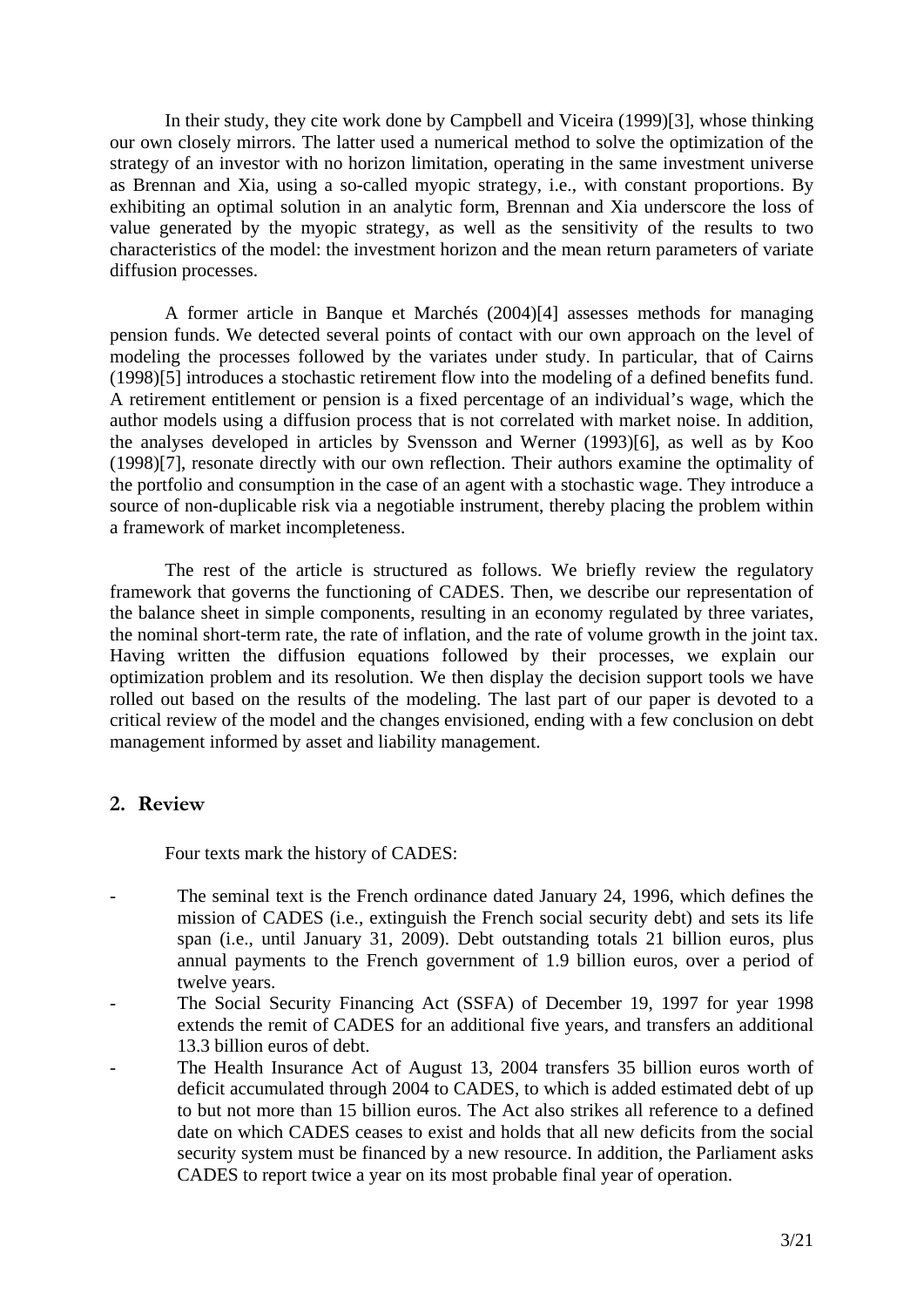The 2009 SSFA of December 17, 2008 transfers an additional 26.9 billion euros of debt, and allocates an additional resource of 0.2% from CSG (Cotisation Sociale Généralisée), which is roughly equivalent to a 0.19% levy from CRDS.

In what follows, we will illustrate the way CADES has tackled its asset and liability management issues in a changing environment due to regulatory amendments.

# **3. Methodology**

## **3.1. Balance-sheet modeling**

The CADES balance sheet can be broken down into four major items. The real estate holdings (assets) that were inherited when CADES was formed having been disposed of in full, its assets today consist of a receivable on the nationwide tax levied on nearly all sources of income (the CRDS), to which was added a portion of the CSG – with a quite similar taxable base. Its liability is financing debt, and it has no shareholders' equity.

### **3.1.1. Asset**

The taxable base for the CRDS is earned income from work (67%), replacement income (21%), income earned from assets and investments (10%), gaming proceeds and the proceeds from the sale of precious metals (2%). Similarly, the breakdown of the income base for the CSG is work income (67%), replacement income (20%), income earned from assets and investments (12%), gaming proceeds and the proceeds from the sale of precious metals  $(1\%)$ .

To the extent that this joint tax is levied globally on all forms of income, a very straightforward way of modeling our revenue is to use gross available income, the national accounting aggregate, as a proxy for the taxable base. Another option would be to model separately transfer and wage income, asset and investment income, and assimilate growth in the remainder to a random walk. We opted for the most straightforward solution, noting that the taxable base has undergone numerous changes as well as various specific exemptions, and there is no reason to believe this will end : any advantage to be gained through more refined modeling by income category should be put into proper perspective considering the fluctuations due to changes in scope.

The next question, then, is to model the rate at which these income inflows grow, using a constant tax rate (0.69%). If we focus on the three most significant sources of revenue in the taxable base, we see that wages and old age income have experienced quasi-constant volume growth over the 1979-2001 period. Over the same period, investment income has undergone volume growth that can be assimilated to a trend growth plus a white noise.

A fairly simple modeling of our assets is based on diffusion equations for two processes, the real rate of growth in our tax revenue and the rate of inflation. They follow Ornstein-Uhlenbeck processes. The value growth of our asset is calculated through the composition product of the latter.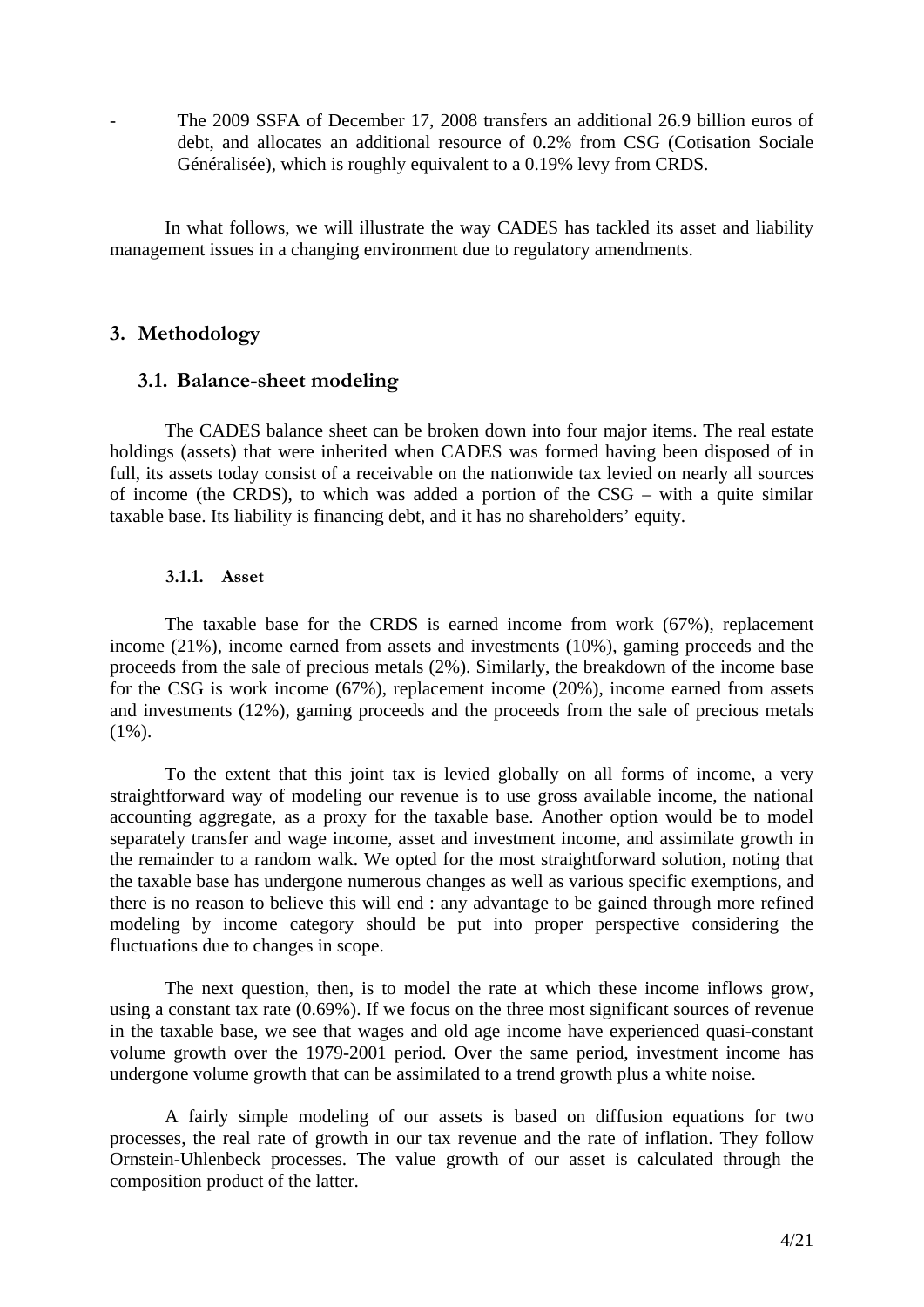At time t, we note  $A_t$ , the value of the asset,  $k_t$  its value growth rate,  $g_t$  its real growth rate and  $i<sub>i</sub>$  the rate of inflation.

The dynamic of *A*, is described by the following diffusion equation

$$
dA_t = A_t k_t dt
$$

And its rate of value growth is modeled by

 $e^{k_t dt} = e^{(g_t + i_t)dt}$ 

The diffusion equations followed by these rate processes will be developed further on.

### **3.1.2. Net debt dynamic**

Net debt varies in the following manner: at the end of each year, we note the balance between CRDS revenue received and outflows, either interest paid on outstanding debt, or additional new debt. If this balance is positive, we reduce the debt through buy-backs. If it is negative, then we must increase the level of our borrowings. By "financing balance," we mean the change in net debt after employment of this balance, and we note it  $S<sub>i</sub>$ . In what follows, it will also be referred to as "amortization capacity".

To elucidate the net debt dynamic, we adopt the following notations :

let,

 $-\hat{L}_t$  the value of the debt payable year t,

- *L*<sup>t</sup><sub> $t-1$ </sub> the value in current euros in t, of the inherited debt for year t − 1 before payments falling due ,

 $-L_t^*$  debt at end of year t before reallocation

- *Lt* the value in current euros in t, of net outstanding

The net debt dynamic is written in simple fashion

$$
L_t = L_{t-1} - S_t
$$

Net debt observed for year t, before payables arriving at maturity, is the sum of debt payable in t and debt at end of year t before reallocation, which is written as:

$$
L_{t-1}^t = \mathop{\mathcal{L}}\limits^{\wedge}_{t} + L_{t}^*
$$

We can show that net debt at end of year t after reallocation is written

$$
L_t = L_t^* - S_t^{net} \tag{1}
$$

where  $S_t^{net}$  designates the balance net of financing, i.e. the balance  $S_t$  that is modified by the effects of time and market fluctuations on the inherited debt from year  $t - 1$ , as well as payables arriving at maturity.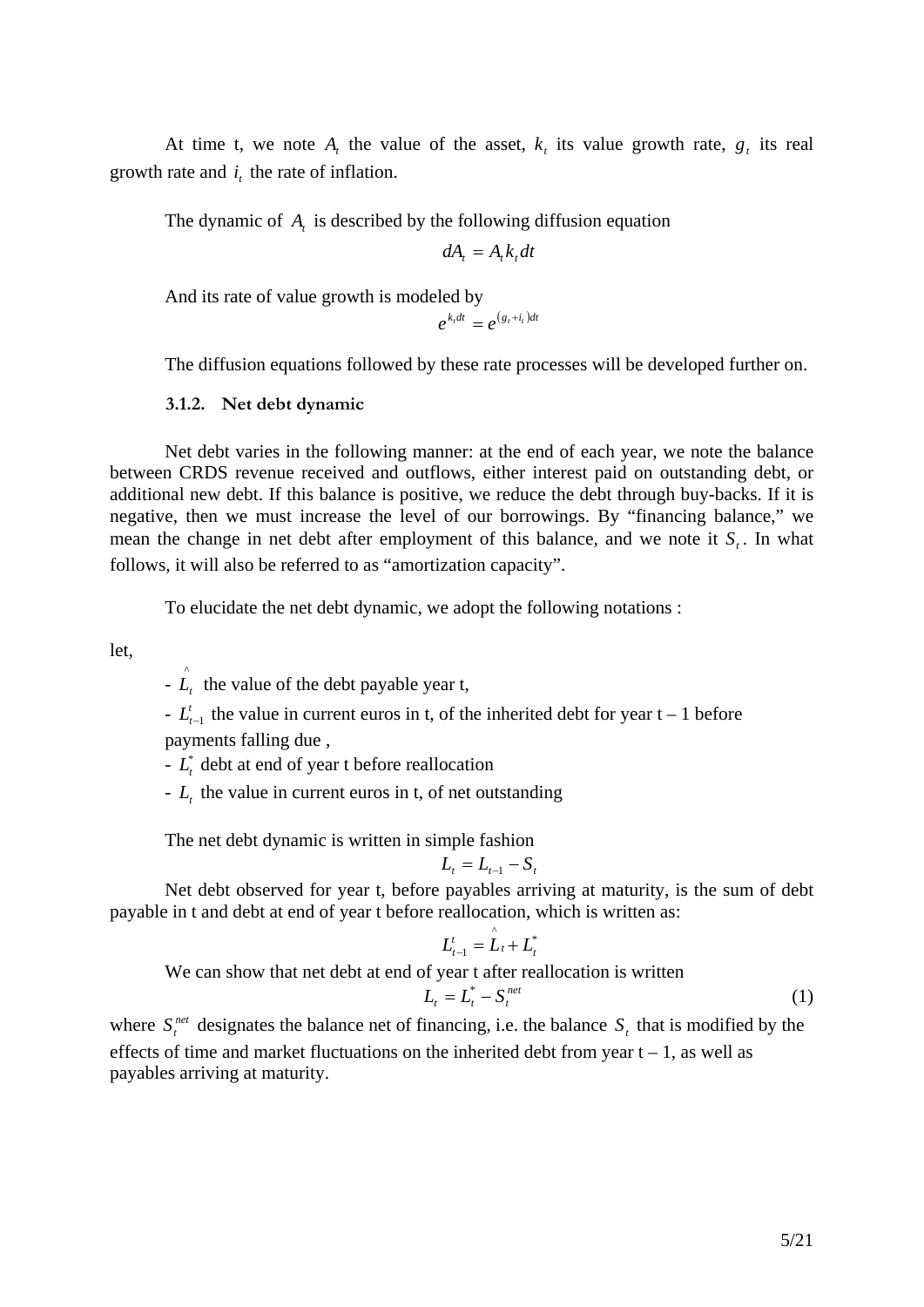*Proof* 

*Indeed, the net balance reads* 

$$
S_t^{net} = S_t - \hat{L}_t - (L_{t-1} - L_{t-1}^t)
$$
\n(2)

*The financing balance is derived by calculating D<sub>r</sub>*, the amount available at time t, *expression in which V, designates an eventual new inflow of debt and c<sub>t</sub> designates operating costs* 

$$
D_{t} = A_{t-4} \exp^{\int_{t}^{t} k_{u} du} - V_{t} - c_{t}
$$

*If the value of debt was reduced owing to market fluctuation, then the financing balance is increased, and vice versa. Accordingly, we add to D<sub>r</sub>, the opposite of this change in value, i.e.*  $L_{t-1} - L_{t-1}^t$ *, to derive*  $S_t$ 

$$
S_t = D_t + (L_{t-1} - L_{t-1}^t)
$$
\n(3)

*The net balance is then written as* 

$$
S_t^{net} = D_t - \hat{L}_t \tag{4}
$$

*so that net debt dynamic can be written as* 

$$
L_{t} = L_{t-1} - (D_{t} + L_{t-1} - L_{t-1}^{t})
$$

$$
L_{t} = L_{t} + L_{t}^{*} - D_{t}
$$

*which, in accordance with (4), gives back equation (1)* 

|  |  |  |  |  | The net balance $S_t^{net}$ is given by (4). Depending on its sign, it represents either a    |  |  |  |  |  |  |
|--|--|--|--|--|-----------------------------------------------------------------------------------------------|--|--|--|--|--|--|
|  |  |  |  |  | financing capacity or a borrowing need. It constitutes the total of buy-backs or taps (at the |  |  |  |  |  |  |
|  |  |  |  |  | initial proportions) of existing bonds at their price, measured in t.                         |  |  |  |  |  |  |

### **3.1.3. Liability**

Our liabilities are almost exclusively limited to our debt portfolio. CADES does not have shareholders'equity.

Debt is classified according to three types: fixed-rate instruments, bonds pegged to French inflation (in France, inflation excluding tobacco), and floating rate instruments, including medium term notes. The factors which rule liabilities are nominal interest rates and the rate of inflation.

We specify a Vasicek<sup>[8]</sup> model for the yield curve. It offers the dual advantage of integrating a mechanism of return to the mean and of allowing us to rebuild the entire curve from the short-term interest rate alone. It reflects a characteristic that has been demonstrated by econometric studies, i.e., the fact that changes in the short-term interest rate alone explain about 80% of all yield curve movements.

 $\blacksquare$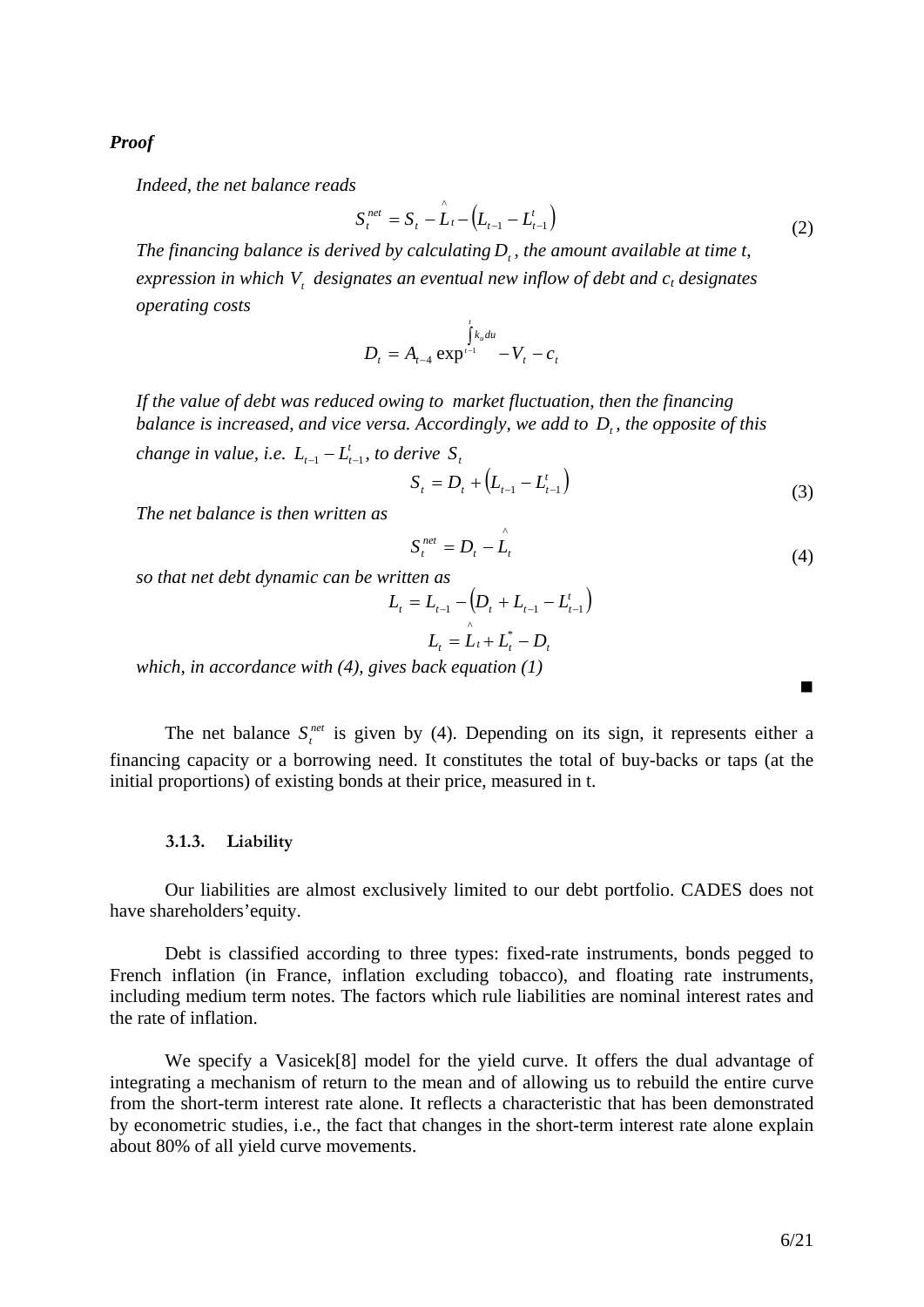The variates that rule liabilities are finally, the short-term interest rate and the rate of inflation.

#### **3.2.Processes assumed by relevant variates**

The nominal short-term interest rate process is described by the following SDE (*Stochastic Differential Equation*)

$$
dr(t) = a(b - r(t))dt + \sigma_r dW_r(t)
$$

The formulation of the zero-coupon rate for the [t,T] period is

$$
R(T-t,r) = R_{\infty} - \frac{1}{a(T-t)} \Big\{ (R_{\infty} - r) (1 - e^{-a(T-t)}) - \frac{\sigma_r^2}{4a^2} (1 - e^{-a(T-t)})^2 \Big\}
$$

The inflation rate process is described by an SDE that is identical to that of the shortterm rate

$$
di(t) = c(d - i(t))dt + \sigma_i dW_i(t)
$$

While the growth rate of the CRDS in volume terms is described by the following diffusion equation

$$
dg(t) = (m - g(t))dt + \sigma_g dW_g(t)
$$

The three sources of risk, the Brownian motions  $W_r$ ,  $W_i$ ,  $W_g$ , are linked by their instantaneous cross-correlations  $\rho_{r,i}$ ,  $\rho_{g,i}$ ,  $\rho_{g,r}$ , respectively.

One has to transform this vector of Brownian motions into a new vector of uncorrelated Brownian motions. This is obtained by transforming the covariance matrix of the initial vector into a triangular matrix. In a 2-dimension case, applying the copula theory to the 2-dimension vector of the first Brownian motions  $W<sub>r</sub>$  and  $W<sub>i</sub>$  for instance, would yield the same transformation.

The dynamics of both the short-term interest rate and the inflation rate processes can be re-written as

$$
dr(t) = a(b - r(t))dt + \sigma_r dW_r(t)
$$

$$
di(t) = c(d - i(t))dt + \rho_{r,i}\sigma_i dW_r(t) + \sqrt{1 - \rho_{r,i}^2}\sigma_i dZ_i(t)
$$

where  $W_r$ ,  $Z_i$  are uncorrelated Brownian motions.

The dynamic of the CRDS growth rate in volume terms is re-written using the same technique, but will not be shown here because of the length of the SDE.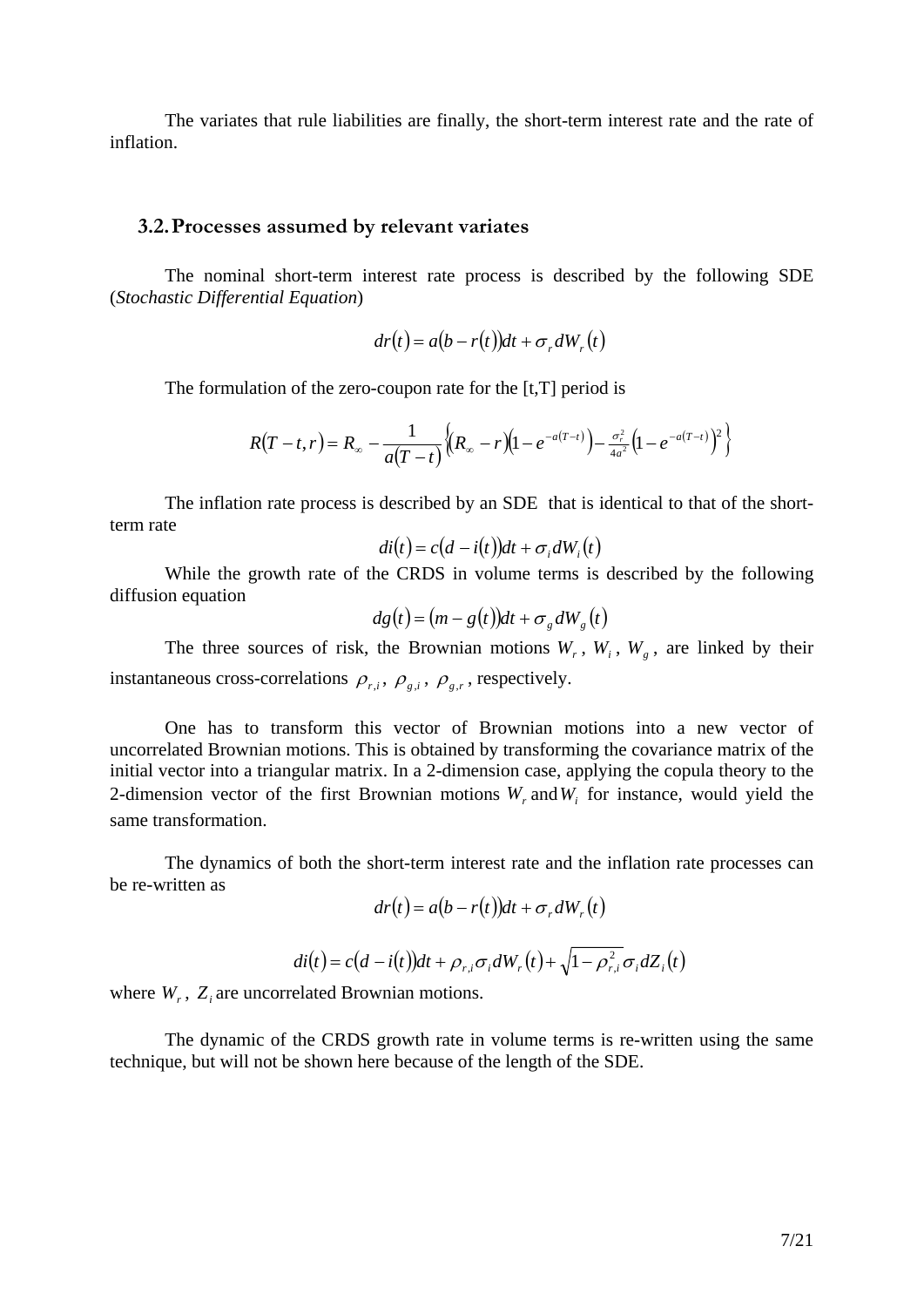### **4. The Optimization Problem**

### **4.1. Formalization**

The financing balances that are accumulated year after year will determine our capacity to amortize the debt. By iterating the dynamic equation of the net debt, we see that the change in the latter between years 0 and t is equivalent to the accumulated financing balance for each period. Optimizing the amortization of the debt can be written, as a first approach, as the maximization of the expected aggregate of annual financing balances.

The optimization program is written as follows

$$
\max \mathbb{E}\bigg[\sum_{l=0}^t S_l\bigg]
$$

The solution (or solutions) of the optimization program consists (or consist) of portfolio weightings. The result depends in particular on the re-balancing rule that is adopted. We have opted for the rule of reallocating each portfolio by maintaining the initial proportions, which is tantamount to seeking target portfolio structures that are maintained constant throughout the term of the mandate. We will note  $(\sigma_{k,m})$  the vector of the debt weightings for each class, flagged by the index k, and for each maturity, flagged by the index m.

Indeed, we are trying to determine one (or more) structure(s) which, over the long term, enables us to achieve our objective—i.e., that of paying down the debt at the lowest possible cost to the taxpayer. In the context of a debt management strategy to be carried over a long period, and which we want to be as transparent as possible, choosing the constant proportion rule allows us to present (for example, to the ministries with supervisory power over CADES) optimal debt structures that in essence do not fluctuate along with future events.

Since the debt is transcribed in a portfolio of zero-coupon bonds, all refinancing or buy-back transactions are carried out at going market rates, which, like  $S_t$  and  $S_t^{net}$ , are measurable in t.

We will note  $E_{k,m}(t)$  the final value of a given outflow paid on the k–th class of debt with maturity m, and  $B_{t,m}$  the price at time t of a zero-coupon bond of maturity m.

When the net financing balance is allocated, the current value of the debt becomes

$$
L_{t} = L_{t}^{*} - S_{t}^{net}
$$

$$
L_{t} = \sum_{k=1}^{K} \sum_{m=1}^{M-t} \Big[ B_{t,m} E_{k,m} - \varpi_{k,m} S_{t}^{net} \Big]^{+}
$$

where, for a given term  $X$ ,  $X$ + designates the positive part of X.

Indeed, if the portion of the balance allocated to the amortization of outstanding debt  $E_{k,m}(t)$  exceeds the market value of the latter calculated year t, this outstanding will be redeemed in full, and the remainder will be added to the remaining available balance.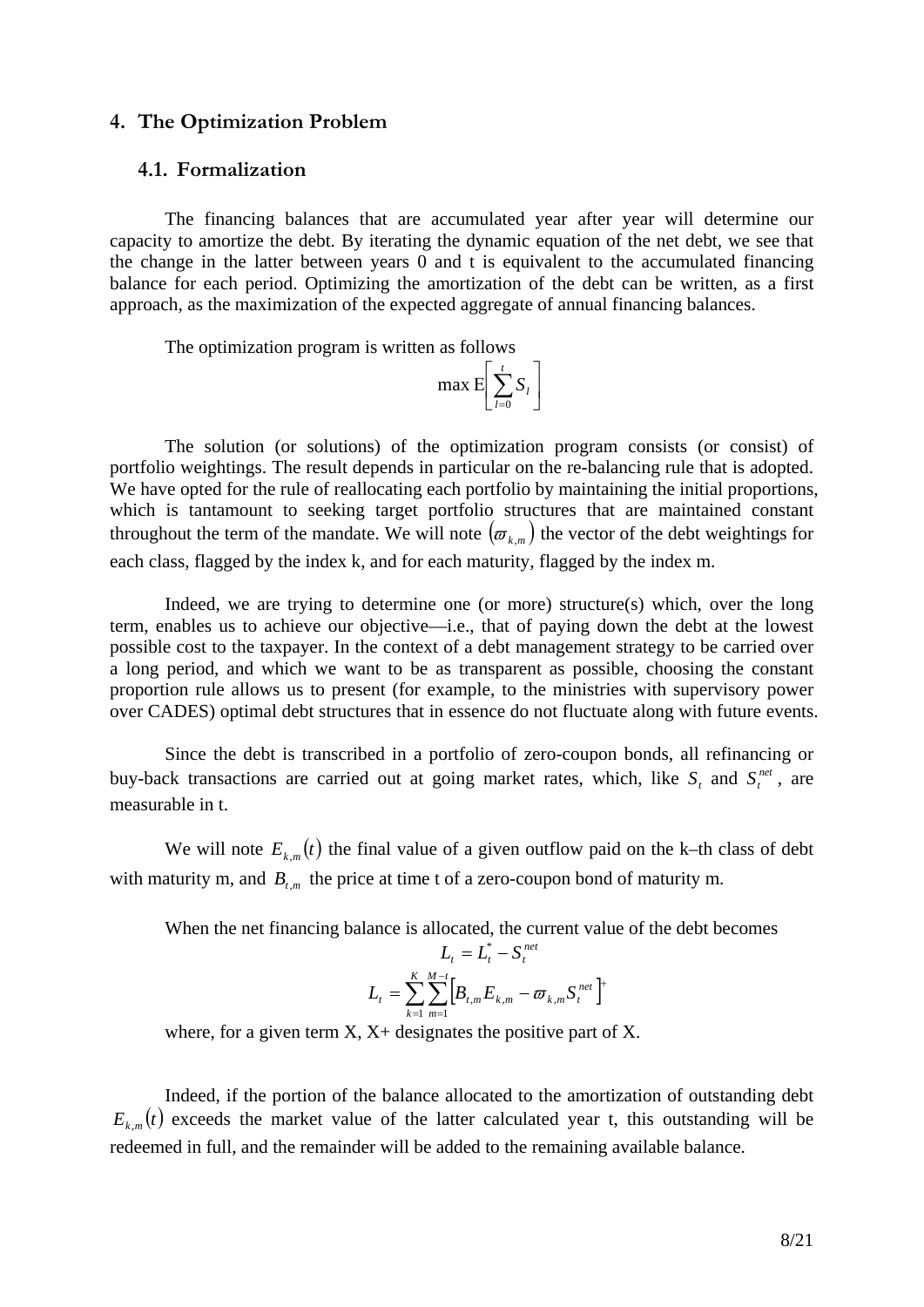The debt amortization mechanism entails that, the year in which the net debt crosses the null value, the financing balance is positive and exceeds the current value of the debt observed and recorded at the end of the preceding year. This allows us to represent our optimization program under a dual form.

## **4.2. Dual form of the optimization program**

We will briefly leave behind the particular case of CADES and take a look at the "stylized" case of an indebted corporation, that is ordered by its shareholder to pay off its borrowings, by allocating all of its operating revenues to repayment. This corporation's guarantor of last resort is the State.

Let's suppose that the corporation has made a commitment to the financial community to a probable date of full repayment H, and that its last borrowing falls due on this date. There are two possible outcomes on date H :

either the corporation has correctly estimated the full debt reimbursement date and will have it repaid in full or even earlier, which translates as

$$
E(S_H) \ge E(L_{H-1})
$$

- 
- or the corporation has underestimated the full debt reimbursement date, in which case

$$
E(S_H) < E(L_{H-1})
$$

In the event of the second outcome, the corporation runs the risk of seeing its credit rating downgraded, and of finishing repayment on a date that is later than the estimated date of full repayment.

Let's look more closely at outcome number two: underestimating the amortization period means that the corporation's financing requirement is  $(L_{H-1} - S_H)$ , which in turn requires either re-borrowing on less appealing credit and liquidity terms or turning to the guarantor of last resort to "absorb" the financing requirement.

The envisioned consequences of this outcome do not exist for CADES. Indeed, the agency enjoys the implicit backing of the State, and its revenues are levied on and taken from the national income. However, risk analysis via the reimbursement horizon is valid, and allows us to express the probability  $\alpha$  that the reimbursement target will not be met, as a function of the risk quantile H ( $\alpha$ ), in the following manner

$$
\alpha = \mathbf{P}(S_{H(\alpha)} - L_{H(\alpha)-1} < 0)
$$

Accordingly, we can write our optimization problem as the minimization of a risk, in the form

min 
$$
P(L_{H(\alpha)-1} - S_{H(\alpha)} > 0)
$$

We do not know the analytic form of the probability density of the variate  $X_t = S_t - L_{t-1}^t$ , conditional upon  $(\mathfrak{I}_t)$  filtration - filtration engendered by brownian motions  $W_r(t)$ ,  $W_i(t)$ ,  $W_s(t)$ . The presence of time increment t – 1 within the expression of  $X_t$  shows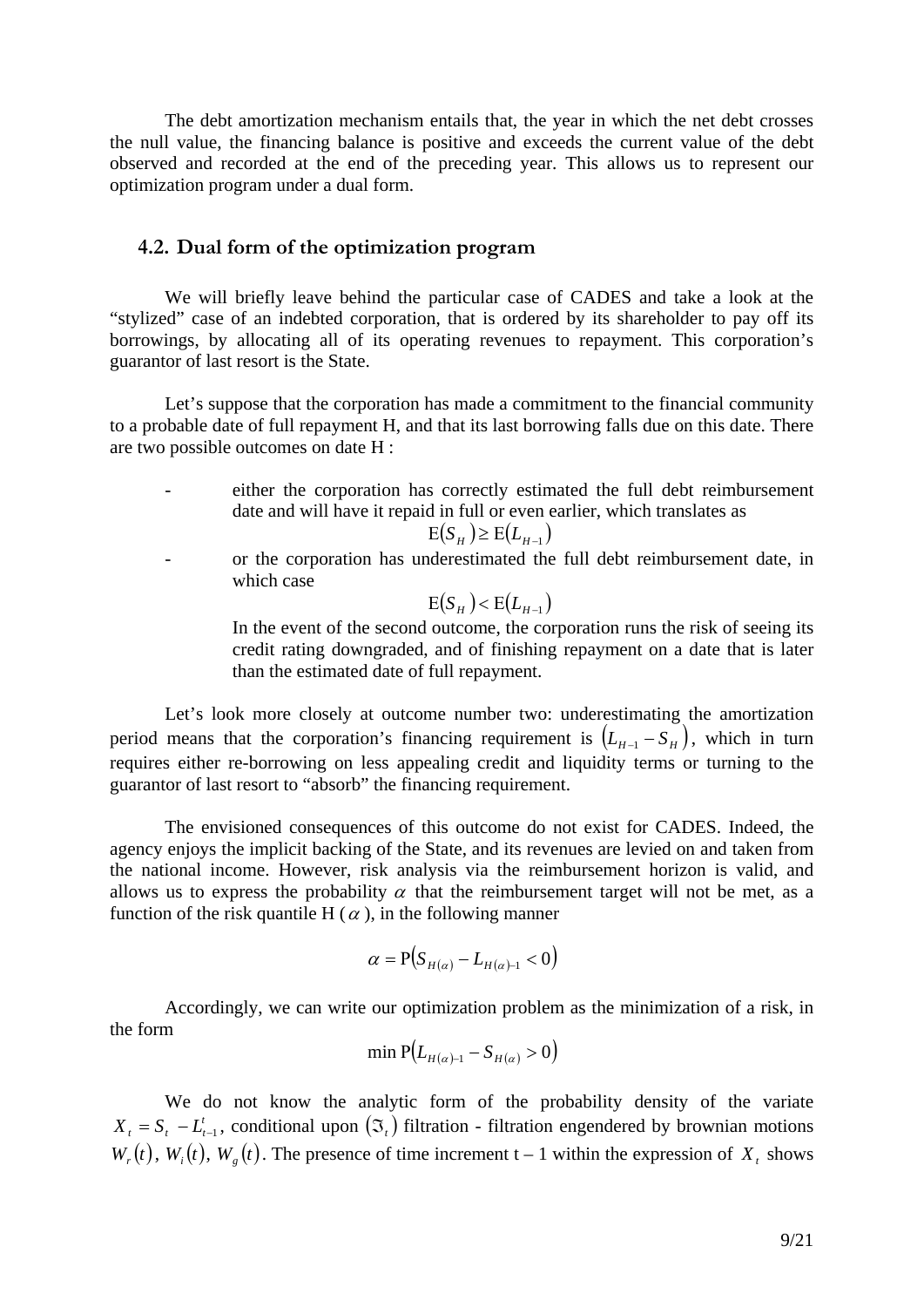the « path-dependency » of  $X_t$ , and that of its probability density. The expression of the latter might not be trivial.

Nevertheless, we can simulate drawings into the conditional probability distribution of  $S_t | \mathcal{F}_t$ . This is what is done in the course of our resolution process.

# **4.3. Estimator of the expected amortization capacity**

The conditional probability density of  $X<sub>t</sub>$ , thus depends on the level that has been reached by this variate on date t. Starting from an initial level of debt  $L_0$  at the beginning of year 0, *X*, depends on the level reached by the aggregate balances between years 0 and t, noted  $S^c(0,t)$ , i.e., of the event

$$
\left\{S^c(0,t)=\sum_{l=0}^tS_l=x\right\}
$$

Our risk of failure, defined in the preceding paragraph as the risk of not achieving reimbursement by horizon  $H(\alpha)$ , grows with the decrease in x. The lower the aggregate balances, the more difficult it will be to reimburse before due date.

In like manner, we can use the same reasoning, considering the average annual balance (or the average annual amortization capacity) instead of the accumulated or aggregate balances for the period between years 0 and t, that we note  $\bar{S}$  and calculate as follows

$$
\bar{S} = \frac{1}{t} S^c(0, t)
$$

As a matter of fact, the  $\overline{S}$  statistic is a monotonicous function, strictly increasing, of the accumulated financing balances over the period extending from years 0 and t, scaled by a factor equal to *t* 1 . For a given initial debt, the lower the average annual amortization capacity,

the farther the reimbursement horizon will be.  $\bar{S}$  is our estimator of the expected annual amortization capacity.

In the example that follows, of an initial debt of 100 billion euros reimbursed over 15 years, we illustrate the relationship between the level reached by  $\bar{S}$ , as observed at the end of the period, and the reimbursement horizon.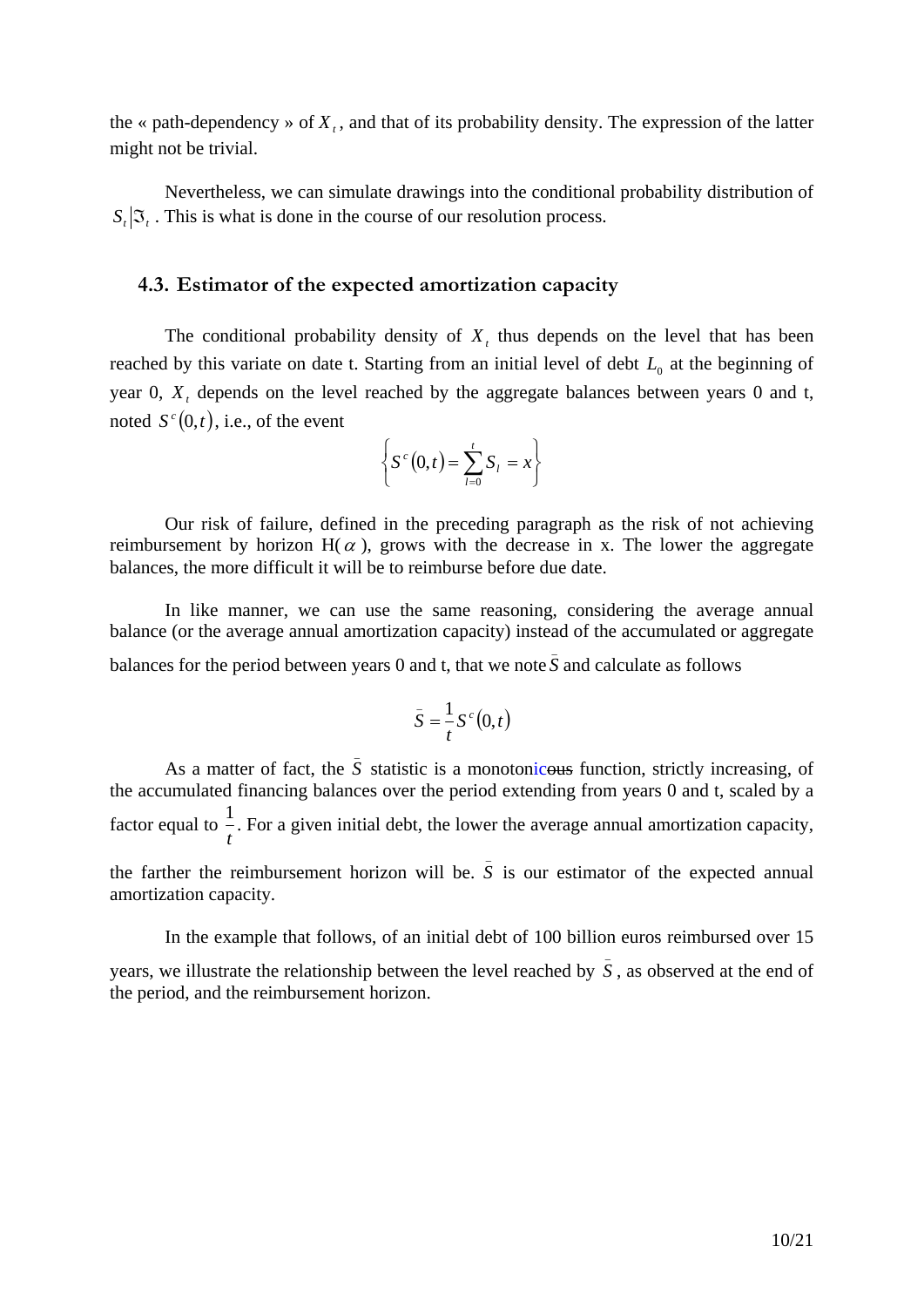

# **4.4. Risk aversion**

At the same time, the statistic  $\overline{S}$  is a decreasing function of horizon t, with a convex shape. The convexity of this function evidences CADES's aversion to risk. Indeed, we can write that, below some threshold of the annual amortization capacity achieved over the period, the lower the average annual amortization capacity the greater the increase in the amortizing period, for a deterioration in the capacity of the same magnitude.

Accordingly, there is a region of risky values that we wish to avoid, both for the accumulated balances between 0 and t and, likewise, for the average annual amortization capacity. The occurrence of such values, at the risk level  $\alpha$  (%) at time t, entails the exploding trend of the reimbursement horizon.

## **4.5. The risk as seen from the perspective of the investor/taxpayer**

To shed additional light on the risks we run, we look at the problem from the perspective of an investor who holds CADES debt and is a taxpayer a tthe same time.

Let us posit ourselves in the year H, our stated probable reimbursement horizon. Let us further suppose that the investor/taxpayer in question was holding a CADES bond reimbursed at horizon H, that CADES was obliged to issue a new bond to repay the bondholders, and that the investor reinvested in the new issue. The wealth of this investor, including taxes levied, will be reduced.

Indeed, assuming that the decision to postpone the date of final reimbursement does not have any impact on the credit spread, the investor will earn the same interest when the reinvestment is made, which is the yield on a CADES security. But he will be liable for an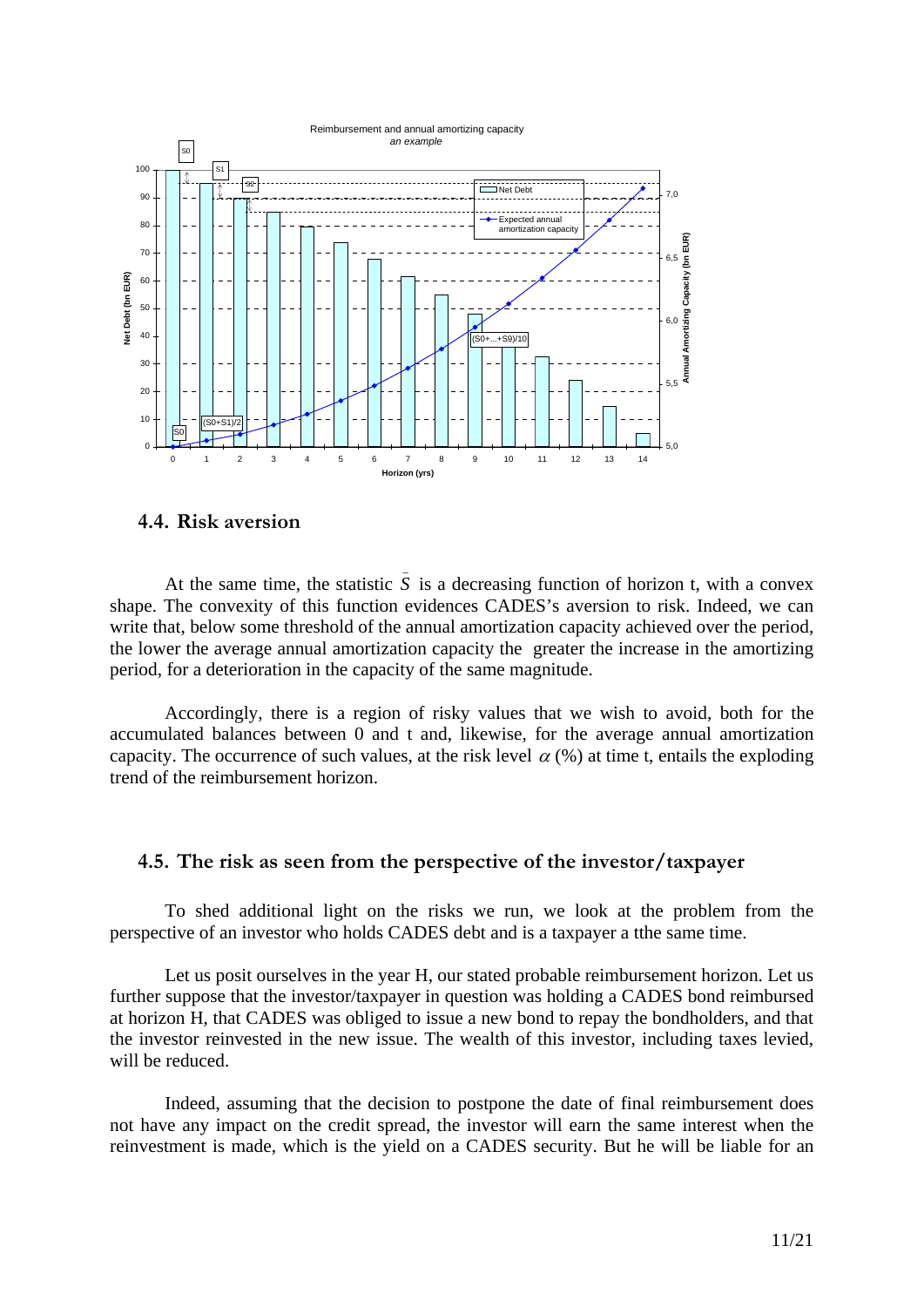additional tax levy over a longer period due to the gap between the horizon estimated on date 0 and that which will in fact come to pass.

The analysis may be made from another angle : the Social Security Financing Act that was passed in August 2004 requires that all deficits be offset by additional tax revenue so as to maintain unchanged the date on which reimbursement is completed. Instead of bearing an extension of the contribution, the investor would be taxed "up front" for the resources needed to meet the financing needs of CADES on date H.

His profit/loss profile is that of a put selling position, the loss growing with the magnitude of the error of estimation committed with respect to the reimbursement horizon.

This analysis sheds light on the importance of the level of probability  $\alpha$ . The more averse we are to the risk of making a mistake on the reimbursement horizon, and the consecutive one of having to resort to levying additional tax, the more we will require that  $\alpha$ be small.

# **4.6. Optimality criterion**

The selection of an optimality criterion is one of the pillars supporting any optimization program. Our variate under study, the expected annual financing balance, constitutes a gross performance measure. It is inadequate in that it evacuates from the criterion the impact of the risk, whose importance we have measured, and does not take into consideration CADES' aversion to risk. Accordingly, we need to use a risk-adjusted performance measurement as our criterion.

At a time before the regulatory amendments aforementioned, when the reimbursement horizon was fixed, we were focused on the net financial position measured at this horizon. We used to compute the distribution of this variable, such as simulated at this fixed horizon. The risk-adjusted performance measurement we used was a Sharpe ratio, calculated over this distribution. The intermediate values reached by the variate under study was not the matter.

Within the new context that has emerged since the initial end date assigned to CADES was withdrawn – i.e., the initial end date set forth in the decree of December 19, 1997 for the social security financing act for 1998—we stop the dynamic of the annual financing balance process in the period where the net financial position becomes positive. For a given debt structure, we calculate the expected annual balance for each drawing, thereby computing its simulated distribution.

Next, we need to adjust this gross performance for risk, so that we can get an idea of the quality of the distribution. Indeed, an effective strategy must both optimize the expected annual balance and reduce the previously defined risk, to which we are averse.

We use the following criterion

 $E(S_t) - k\sigma(S_t)$ 

This criterion rewards strategies that optimize the expected annual balance and penalizes those that allow a large dispersion. According to the strong law of large numbers, if we postulate that the distribution of the expected annual balance is Gaussian, 5% of the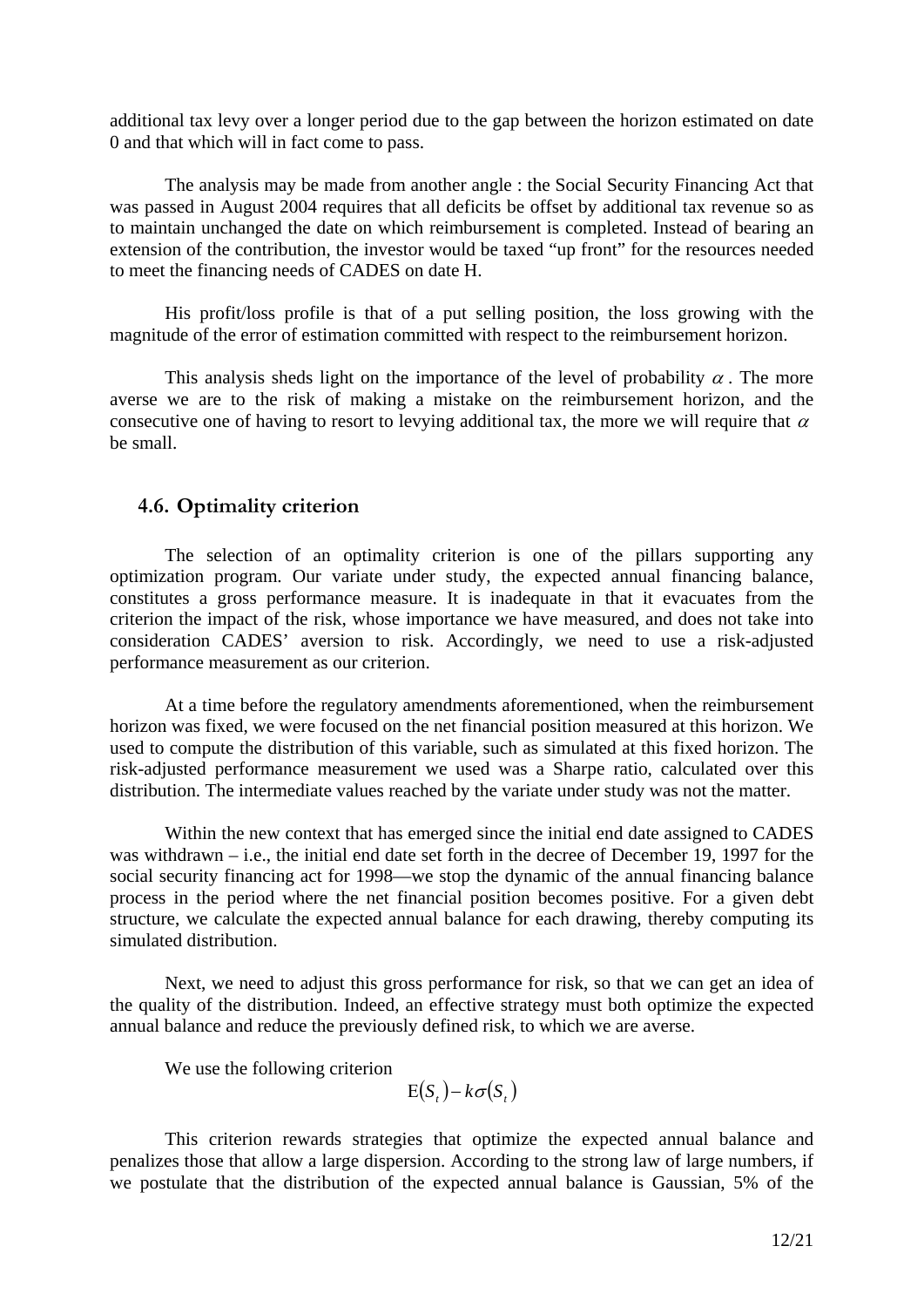distribution stands outside the radius interval  $1.96 \sigma(S)$ , centered in  $E(S)$ . We use this value for k, which is typically rounded off to 2.

## **4.7. Solving method**

Using target portfolios, we bring up the debt portfolio structures that turn out to be optimal under the vast majority of scenarios, assuming that a given portfolio is reallocated systematically according to the weights of its initial structure with each refinancing or buyback transaction. By doing this, we follow the method that was popularized in particular by Black and Perold (1992) [9], called CPPI (*Constant Proportion Portfolio Insurance*).

We use the Monte Carlo method to simulate scenarios and numerically construct the distribution of the results for each debt structure under the aforementioned method of reallocation. For this, we discretize the asset and liability dynamics following the Euler diagram, re-balancing each portfolio with its starting proportions.

Our optimization process entails, first of all, choosing the acceptable level of risk based on the simulated results profiles for the various eligible portfolios, including the current debt portfolio. The variate presented above, i.e. the annual amortization capacity, is a "good" test statistic. It allows us to build the following decision rule:

- if the annual amortization capacity is greater than the fractile  $T_a$ , we accept the strategy,
- if the annual amortization capacity is less than the fractile  $T_\alpha$ , we reject the strategy.

The probability level  $\alpha$  (%) represents the risk of wrongly deciding that the strategy under consideration is admissible.

Accordingly, we will decide that a debt strategy with an expected amortization capacity that is sufficient to achieve full amortization of the debt before horizon  $H_\alpha$ , with the risk  $\alpha$  of making an error; this risk is known as the « first-order » risk.

If such an event comes to realization, the consequence of actually underestimating the amortization duration is an additional tax levied on the taxpayer. The convexity of the risk profile accentuates the gravity of this consequence, because the lower the level of the capacity, the greater the magnitude of the amortization period increase, for the same decrease in amortization capacity.

Conversely, if the amortization period is overestimated, the consequence is less serious for the taxpayer, since the tax levied on the latter will be less than initially planned.

Below, we represent the joint distribution of redemption horizon and amortizing capacity for CADES debt portfolio. The distribution of either variate can be divided into strata based on the cumulative frequency. The strata are thus delimited by the levels of cumulative probability: 0%; 5%; 10%, etc. This cumulative probability is precisely the notion of risk that was defined above.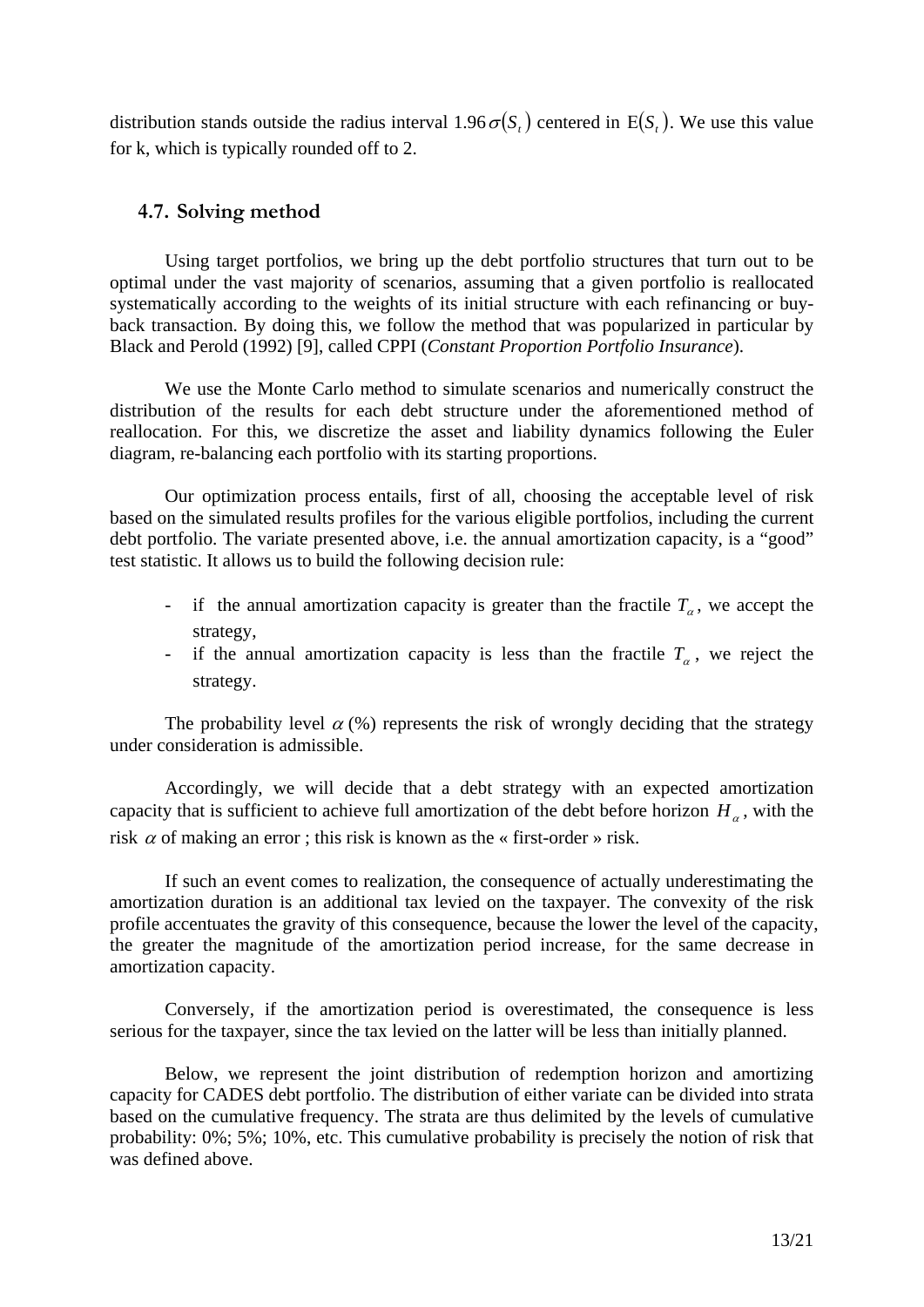

The graph shows, for some calculation date in 2008, that CADES debt portfolio had 1 chance over 2 of fulfilling its mandate in 13 years at most, and 1 chance over 20 of succeeding in 16 years at best.

## **5. Decision support tools**

## **5.1. Improvement and no-arbitrage axis**

Let our portfolio be represented in a two-axis space, as in the graph hereunder, where the X-axis bears performance, measured by annual amortizing capacity expectation, whereas risk, measured by the 5%-quantile of amortization capacity distribution - or CaaR(5%) -, is carried by the Y-axis. A move along the X-axis toward high values means a performance increase, and a move along the Y-axis toward high values means a risk decrease. Therefore, a move along the 2<sup>nd</sup> bisectional diagonal toward high values on both axes embodies the improvement direction. Conversely, the opposite and  $1<sup>st</sup>$  diagonal stands for the no-arbitrage direction, for any move along this direction means that an improvement on one axis is annihilated by a step back on the other axis.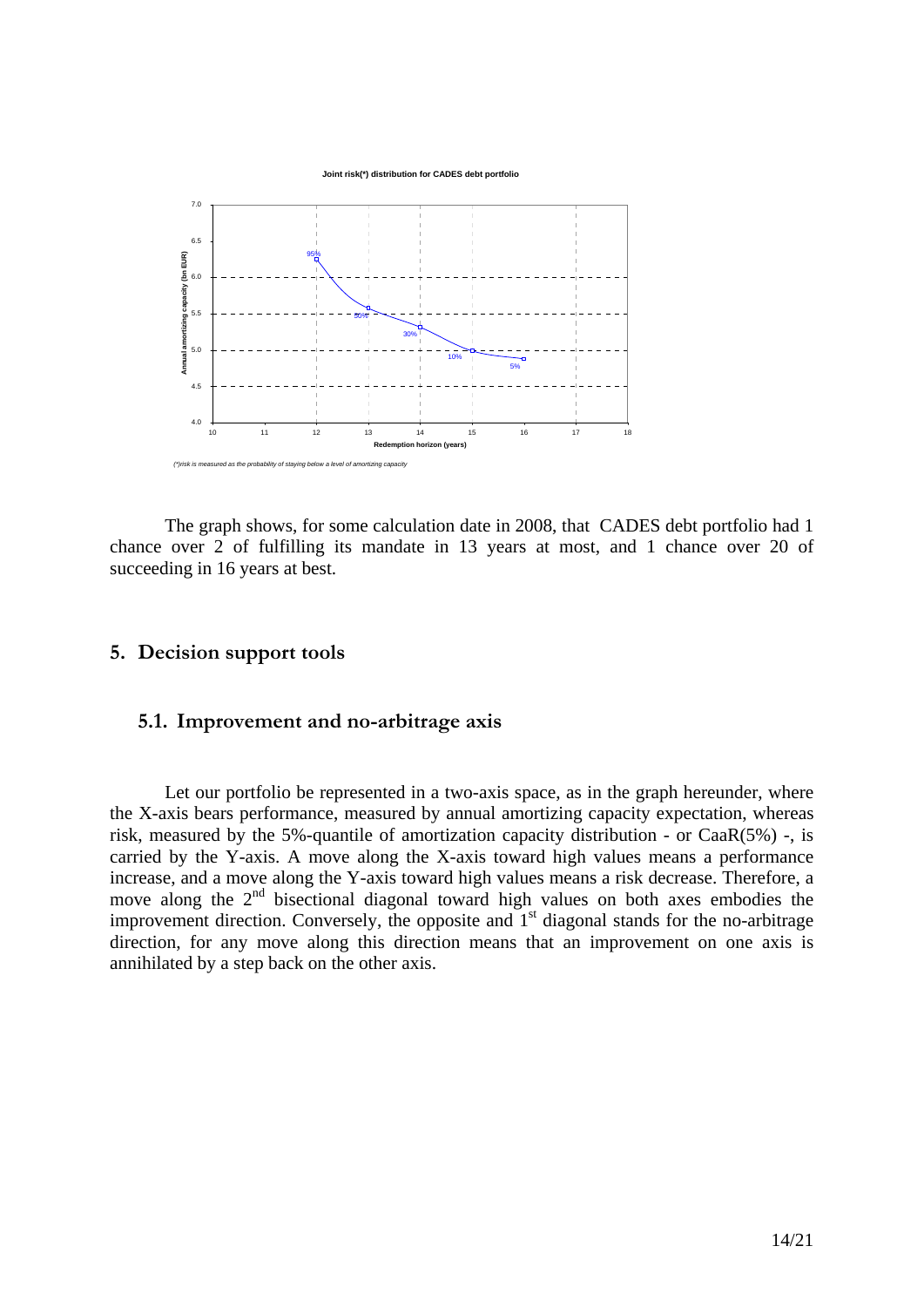**CADES debt in a performance/risk space**



## **5.2. Performance and risk measurements**

The performance and risk measurements that we have opted to use are both customary and critical for determining an optimum. Looking at the graph in the preceding paragraph, when aiming for an optimum portfolio one would move along the improvement axis, toward the lowest part of the graph, and furthest to the right.

However, this is not necessarily the portfolio that maximizes the optimality criterion we presented in the previous section. First, the fractile  $CAaR(\alpha %)$  belongs to the "simulated" distribution of the annual amortization capacity. This may present distortions compared with a Gaussian distribution. Furthermore, the proposed criterion brings into play the standard deviation, square root of the second moment of the distribution. We know that it does not account for such distortions.

At the same time, the optimality criterion presented offers the advantage of constituting a scale of measurement that will allow us to rank the various portfolios.

## **5.3. Analysis of risk**

### **5.3.1. Amortization profiles and dominance**

We perform risk analysis at the portfolio level. Indeed, each portfolio can be characterized by amortization profiles that are comparable for an equal level of risk. An amortization profile is simply the amortization path of the outstanding debt for a given portfolio structure, corresponding to the quantile of annual amortization capacity of risk  $\alpha$  (%).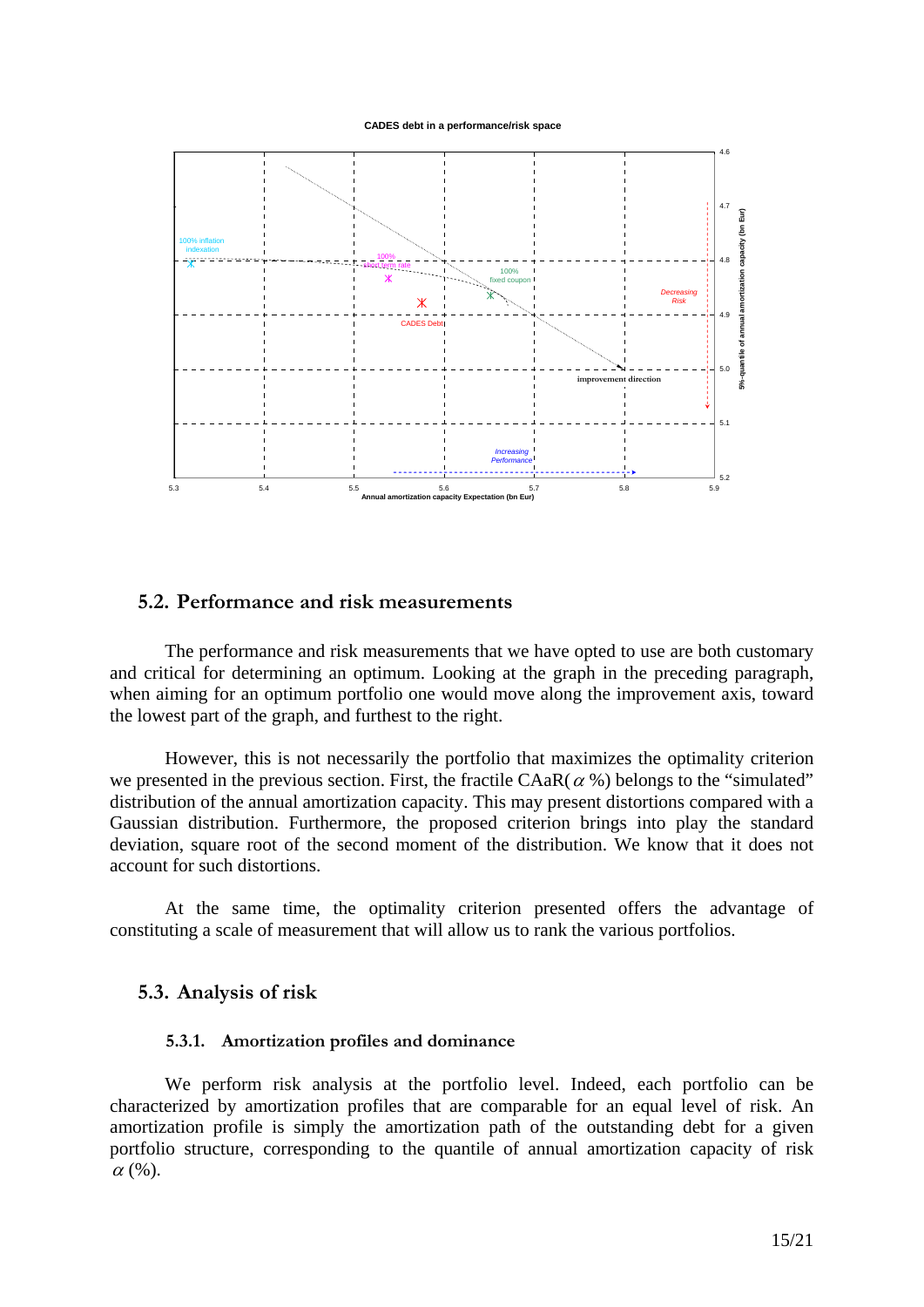Below, we represent the amortization profiles of the current debt portfolio as of some calculation date in 2008, at different levels of risk.



A profile will be acknowledged as better than another for the same level of risk, if it crosses the X-axis corresponding to the null value of net debt sooner. The conventional conditions of stochastic dominance of the first and second order will be translated as follows:

- a portfolio dominates another, in the sense of « first order dominance », if its profiles are better at every level of risk,
- a portfolio dominates another, in the sense of « second order dominance », if its profiles are better at risk levels that are lower than or equal to 50 %.

## 5.4. **Performance analysis**

### **5.4.1. Static analysis**

We have built two sub-sets of comparison portfolios : one subset, named "extreme portfolios", contains extensions of the actual CADES portfolio, constructed by setting at 100% one of its debt class, and the remaining debt classes at null ; the other subset is labelled "variational portfolios", in which each one is built by stretching the actual portfolio, adding 10% of one debt class portion of the outstanding, and substracting 10% from another debt class.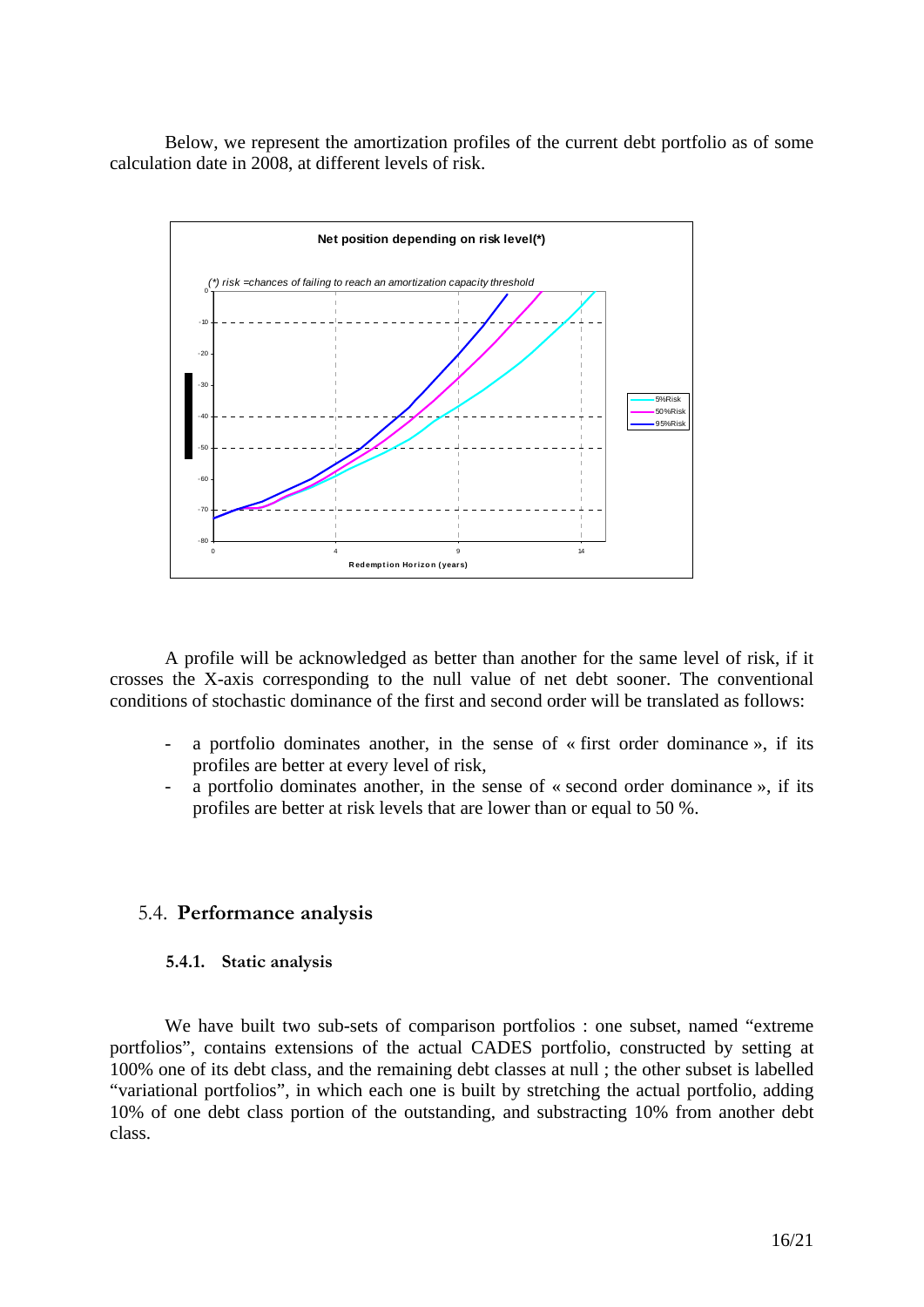Representing all these portfolios on one graph proves troublesome, for they may be scattered over the graph. So we build a plain criterion by adding up performance and risk indicators. We use this straighforward measure to rank the whole set of portfolios. It may be seen as another representation of our set of portfolios along the "improvement" direction.

The graph shown hereunder displays the whole set of portfolios ranked from top to bottom according to this criterion.



# **5.4.2. Dynamic analysis**

When one compares the current debt from one date of calculation to another, it is useful to separate three effects.

The debt portfolio is composed of securities that are subject to market variations. The parameters of the model, calibrated upon market prices and yields, change along with them. Accordingly, the simulations are subject to this effect from one evaluation time to the other.

Next, it is necessary to separate the effect of a change in the nominal outstanding, from that of achieved transactions, i.e. a change of structure, which must be measured on a constant outstanding debt basis. This means we need to assess (i) the current debt portfolio with the new outstanding under the structure that prevailed before the transactions were completed—i.e., as if we had maintained the debt structure that prevailed on the date of the previous assessment, and (ii) this same current debt, but after completion of the transactions.

The gap in performance measurements between two assessment dates, for the former debt on a constant structure basis, with the same outstanding, represents the effects of time, market fluctuations and, where applicable, new data (realized inflation index, realized CRDS an CSG joint tax inflows).

For the same evaluation date, the gap between the measurements made while keeping constant the former structure, with different nominal outstanding, represents the effect of the change in the nominal outstanding.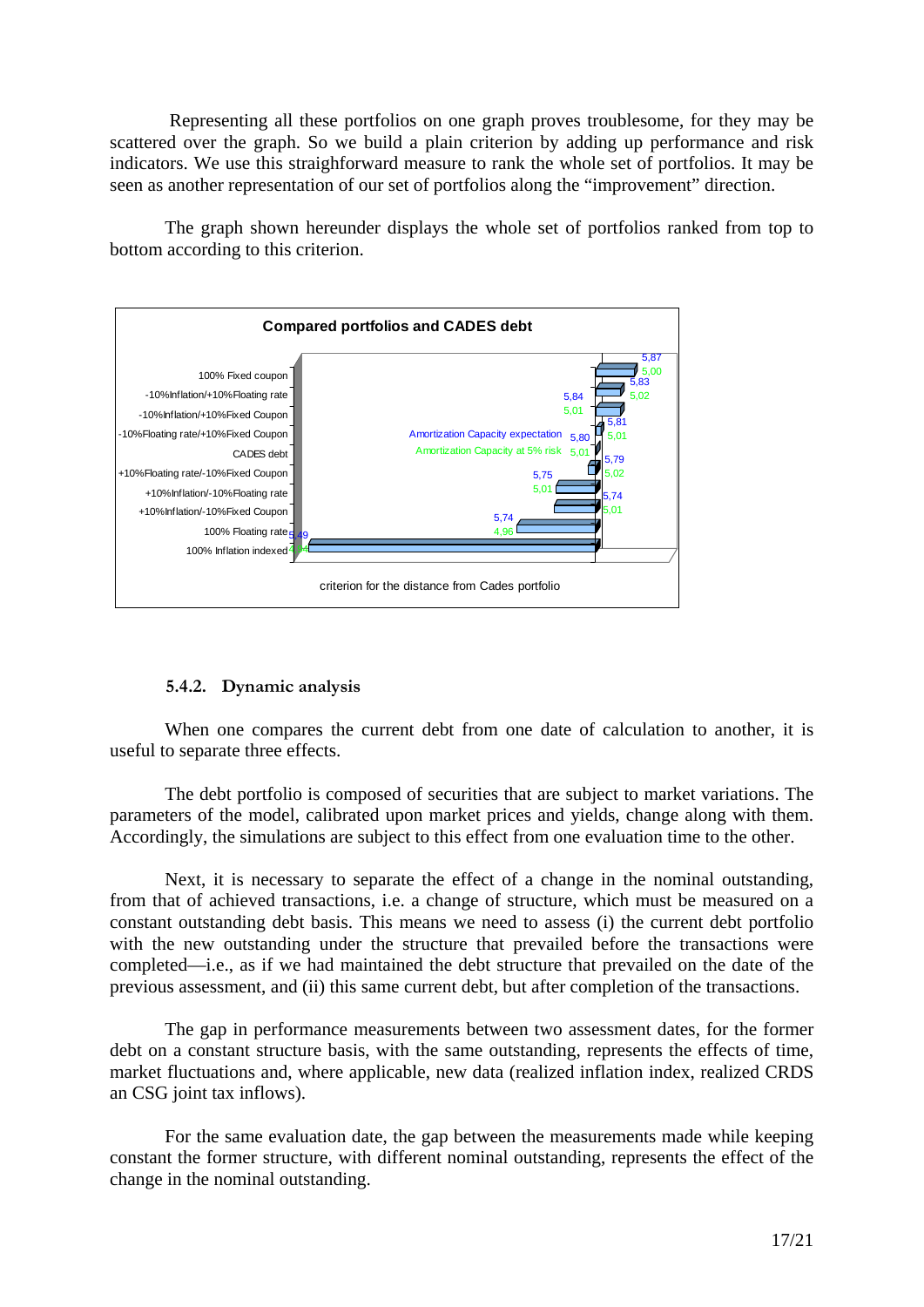Finally, for the same evaluation date, the gap in measurements made on the debt with the new nominal outstanding, between the old and the new structure, represents the effect of transactions.

The table hereafter shows the breakdown of the performance measure for CADES debt portfolio between october and december 2008, into the 3 components stated before :

- effect of market fluctuation and environment changes
- effect of outstanding amount and life-to-maturity variation
- effect of debt structure changes

|                         | october<br>2008 | december<br>2008 | december<br>2008                        | december<br>2008         |
|-------------------------|-----------------|------------------|-----------------------------------------|--------------------------|
| Effect                  |                 | market<br>change | oustanding<br>change and time-<br>decay | debt structure<br>change |
| Outstanding<br>(bn EUR) | 69,8            | 69,8             | 69.7                                    | 69.7                     |
| performance             | 5.58            | 5.70             | 5.68                                    | 5.80                     |

# **6. Asset and liability management, and the model**

# 6.1. Modeling assumptions and parameter values

The fixed coupon debt class should benefit from positive or cyclical inflation, i.e., positively correlated to growth as well as to nominal rates. The results of the model will depend, at a first order, on the  $(g - \tau_{\text{rel}})$  spread, with  $\tau_{\text{rel}}$  designating the deflated nominal rate.

More generally, if the assumptions of the model yield the generation of deflated rates ruling a given debt class, such that the spread described hereabove is positive for the greatest part of the borrowing phase, this debt class will be one of the best candidates, particularly in terms of the expected reimbursement capacity.

The long-term trends, the eventual backward forces and, above all, the volatilities of factors, are therefore crucial for performance and risk measurement, as well as for the results of the optimization.

At a second order, the results will depend on correlations between risk factors.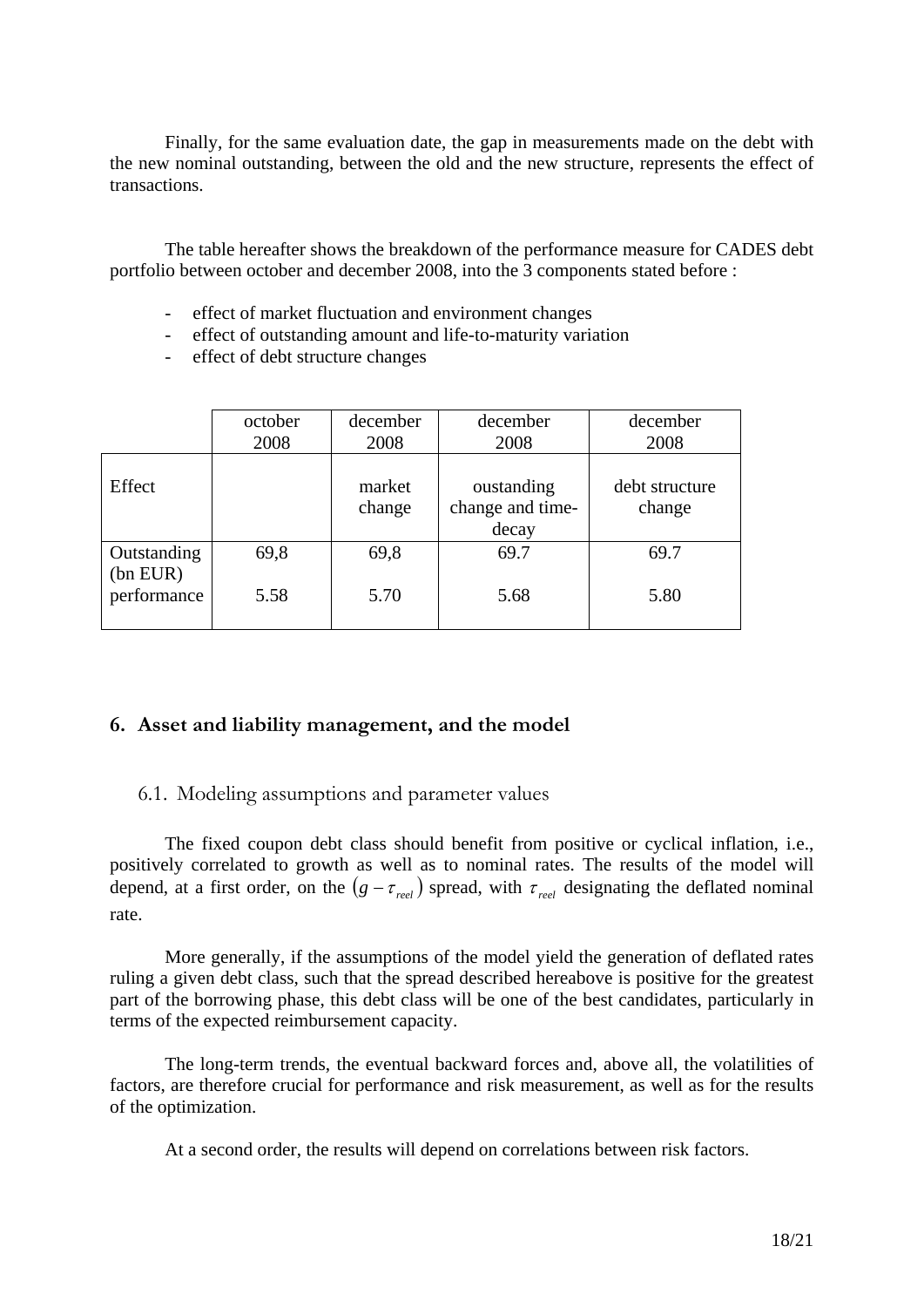# 6.2. Reallocation rules and optimality of resulting portfolios

Whether we use a criterion like the utility of terminal wealth or one like the utility of inter-temporal wealth, the resolution of the optimization cannot be different: otherwise, the agency would have two solutions to achieve a single objective, one being necessarily less optimal than the other. The same by-absurd reasoning can be used if we compare our method of optimization, which may be described as empirical, and the analytic resolution method of the program formalized in section 4, with the help of optimal control tools.

The refinancing/re-investment strategy adopted (of the CPPI type) leads us to integrate into the optimization program an a priori constraint. Such a constraint may be acceptable if it corresponds to a rule governing the operating process of the agency, or if it models its rationality in the future. For example, in the case of life insurance companies, rules for harvesting capital gains are integrated into the reinvestment strategy.

In our case, this strategy apparently leads to a behavior that is not always optimal.

## 6.3. Model risk: some responses

Unavoidably, the results are the product of the model's fundamental assumptions, and of the initial conditions.

To protect ourselves from model risk, we have recourse to the following actions:

- performing simulations of the model on contrasting market configurations to the extent permitted by the data,
- running regular simulations,
- implementing sensitivity tests to shocks on one or the other of our fundamental assumptions, in order to control the response of the model,
- developing alternative models
- 6.4. Contemplated changes

 We have built other models, in particular a Vectorial Autoregressive Model within a purely econometric framework. We have also developed a quantitative model for the indexed debt, thanks to the work done by I. Toder (2004)[12], based primarily on the article written by Jarrow and Yildirim (2002)[10].

This model, written under the risk neutral probability measure, is still to be integrated within the modeling of our economy, which is under the real probability measure.

Finally, we still need to solve dynamically the program defined in section 4 in order to find an optimal portfolio using optimal stochastic control techniques.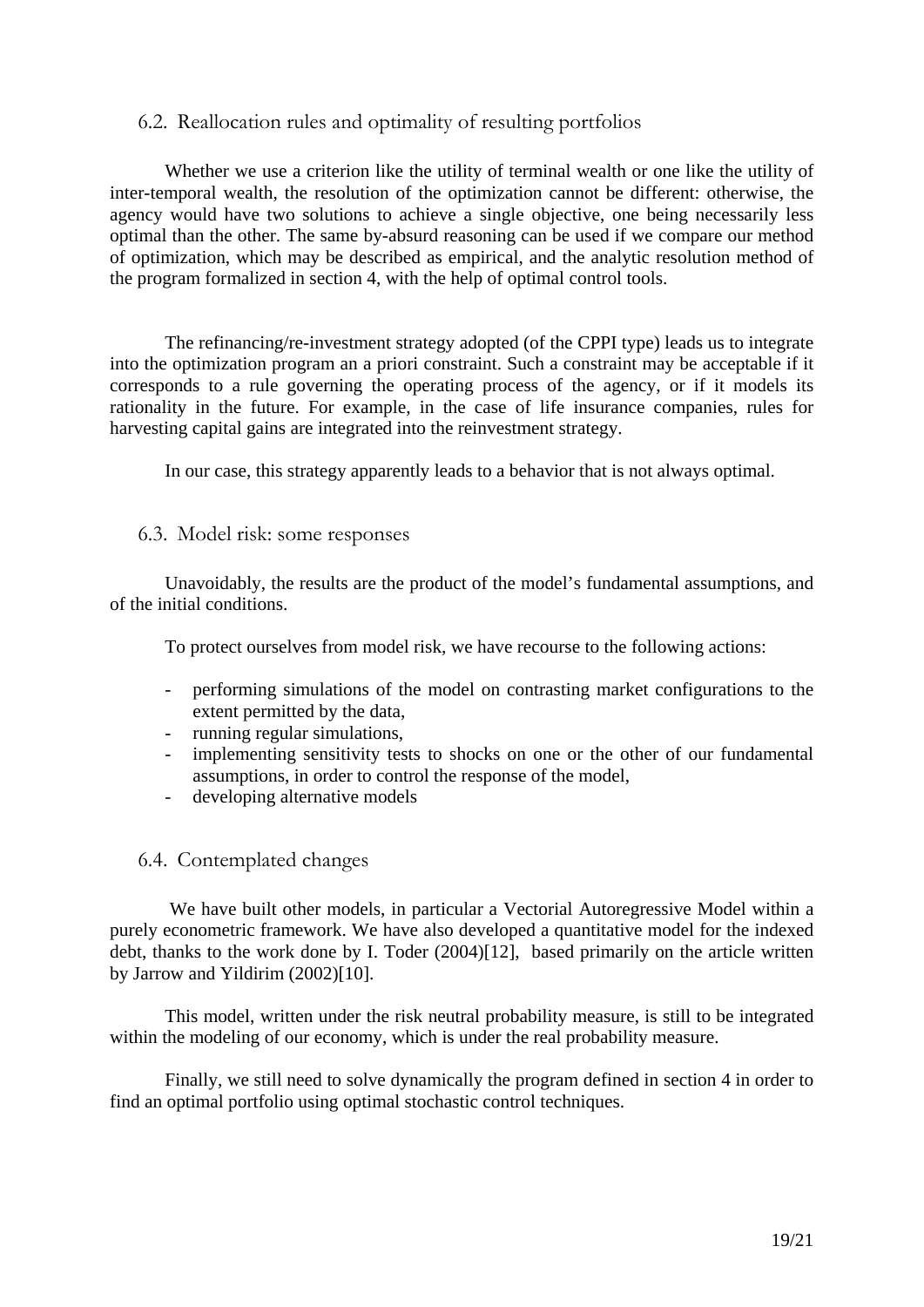### 6.5. Reflections on debt management

As the schematic representation of our balance sheet demonstrates, we are mainly « asset sensitive ». It is possible for us to model our assets in a relatively straightforward way, over a sufficiently long horizon. This exercise is far more difficult for a number of other institutions and companies, either with respect to modeling a portion of their balance sheet, or because of their weaker ability to make long projections due to a fairly short business cycle (2-5 years).

We can make full use of our asset and liability management capability to monitor debt allocation over a long time frame. If we compare ourselves to institutional investors such as life insurance companies that sell annuities, our balance sheet is in some respects a mirror image of theirs. Indeed, they invest in assets offering a return that is at least adequate to cover their policyholder retirement annuity liabilities, which are strongly indexed to wages. Whereas we issue inflation-linked bonds, among other instruments, and our asset grows roughly in line with wages. Our respective allocation processes seek to optimize a similar objective, of an opposite sign.

# **7. Conclusion**

The nominal rate equal to our debt cost is related to its sustainable nature. The debt is sustainable as long as the total amount is at most equal to the sum of the discounted value of expected revenues. If the excess of debt nominal rate over the expected revenues rate of increase, exceeds an equilibrium value, the debt is no longer sustainable. Accordingly, gaining control over the expected future costs and the variability of the amortization is at the heart of debt management.

To fulfill a request from the Parliament, it is up to this agency to estimate the date on which the debt will be fully reimbursed. This is one of the results that we assess with measured cautiousness, and report monthly to the Board of directors.

As we saw in sub-section 4.7, the risk of underestimation in econometrics can be seen as a « first-order » risk, and is far more serious than the risk of overestimation. If this risk were to occur, it would lead to an additional cost to which CADES is, by definition, averse.